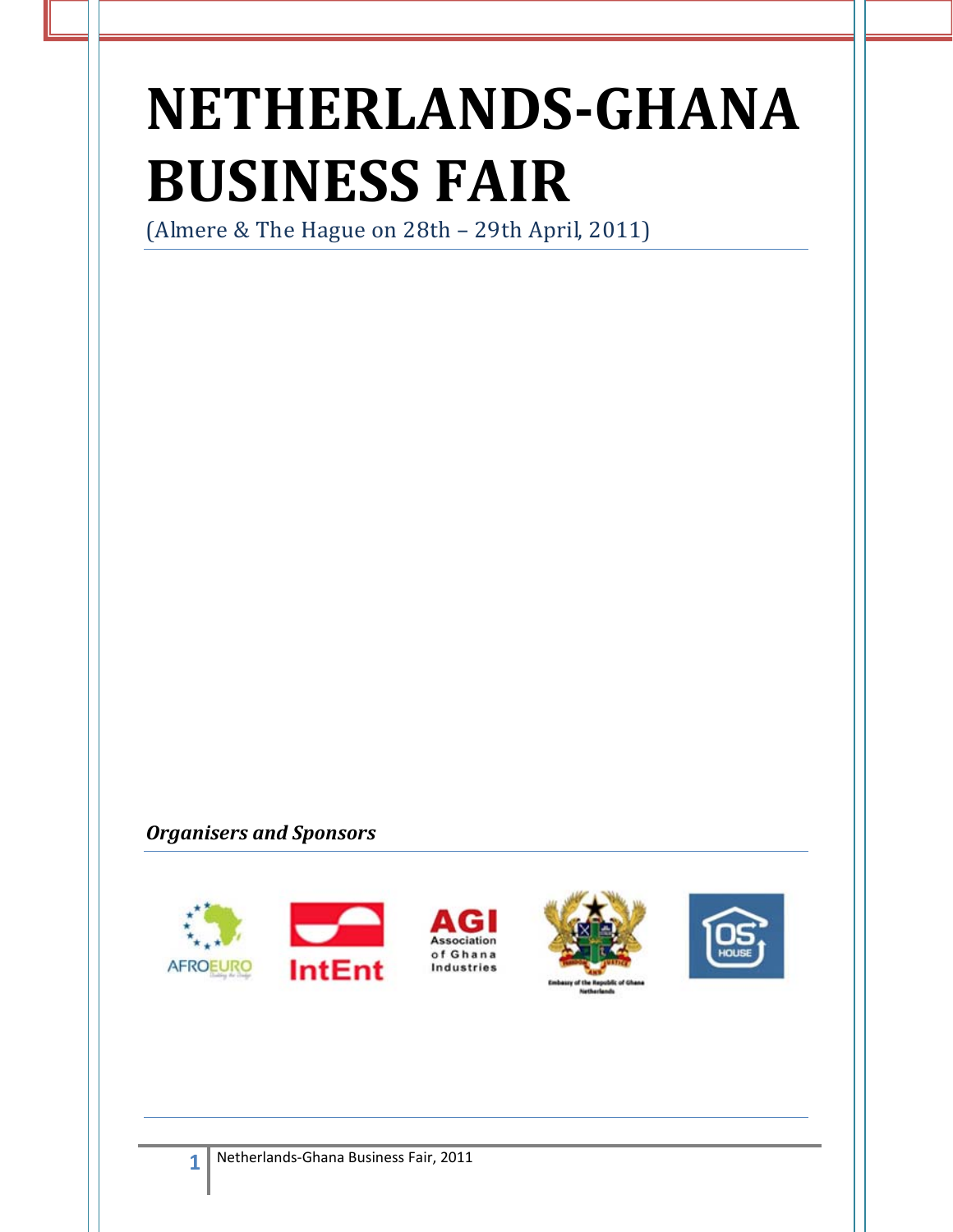# **Contents**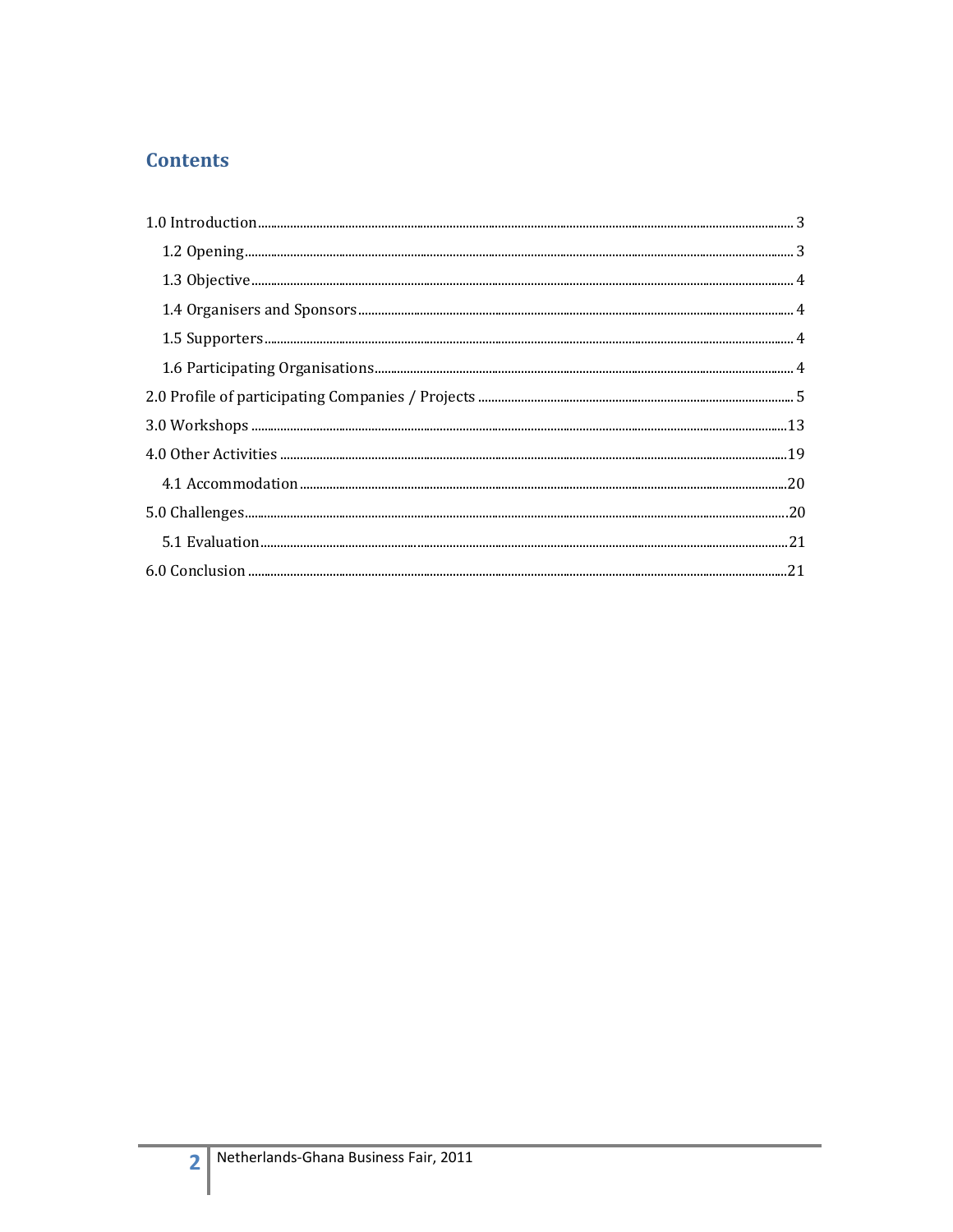# **1.0 Introduction**

This report contains an overview of the two day Netherlands- Ghana business fair organised in April 2011 in Netherlands (Almere and The Hague). Initially the organisers of the programme planned for a business fair but as the level of registered candidates from both Ghana and Netherlands was not as it was expected it became wise that rather than cancelling the entire event we turn it into an incoming trade mission that allows business men and entrepreneurs a forum to deliberate and interact with one another while exploring business and investment opportunities in both Ghana and The Netherlands. The report discusses the activities that took place during the programme, the organisers and sponsors of the programme as well as the participating organisations represented from both Netherlands and in Ghana. Furthermore, it discusses the various workshops undertaken during fair and then proceeds to make a conclusion that the fair was such a very fruitful event.

# **1.2 Opening**



*Mr. Odoi Anim, Deputy Head of Mission‐ Ghana Embassy*

The programme began with a welcome by the moderator of the business fair Ms. Abena Bemah. Participants present were then allowed to make a self introduction of themselves, their organisation and their major interest for participating in the fair. Thereafter, Ms. Bemah asks the Deputy Head of Mission- Ghana Embassy, Mr. Odoi Anim to give an opening speech.

His speech highlighted the importance of the Netherlands business fair. He dealt more about the need to encourage partnership relationship between Netherlands and Ghanaian businesses. He explained the doors of Ghana are widely open to all well meaning investors who have vision of trading and engaging in business venture with Ghanaian companies and industries. He further explains that the main sector for investment ranges from Agro Processing, Cash crops, Property Management, Financial Services, Information Technology/Electronics, Transport/ Construction Industry, Tourism, Apparel, Cotton and Textiles, Ceramics, Furniture and wood processing, Sea food processing, Fine and Custom jewellery, Ethnic and Beauty product, Floriculture among many others.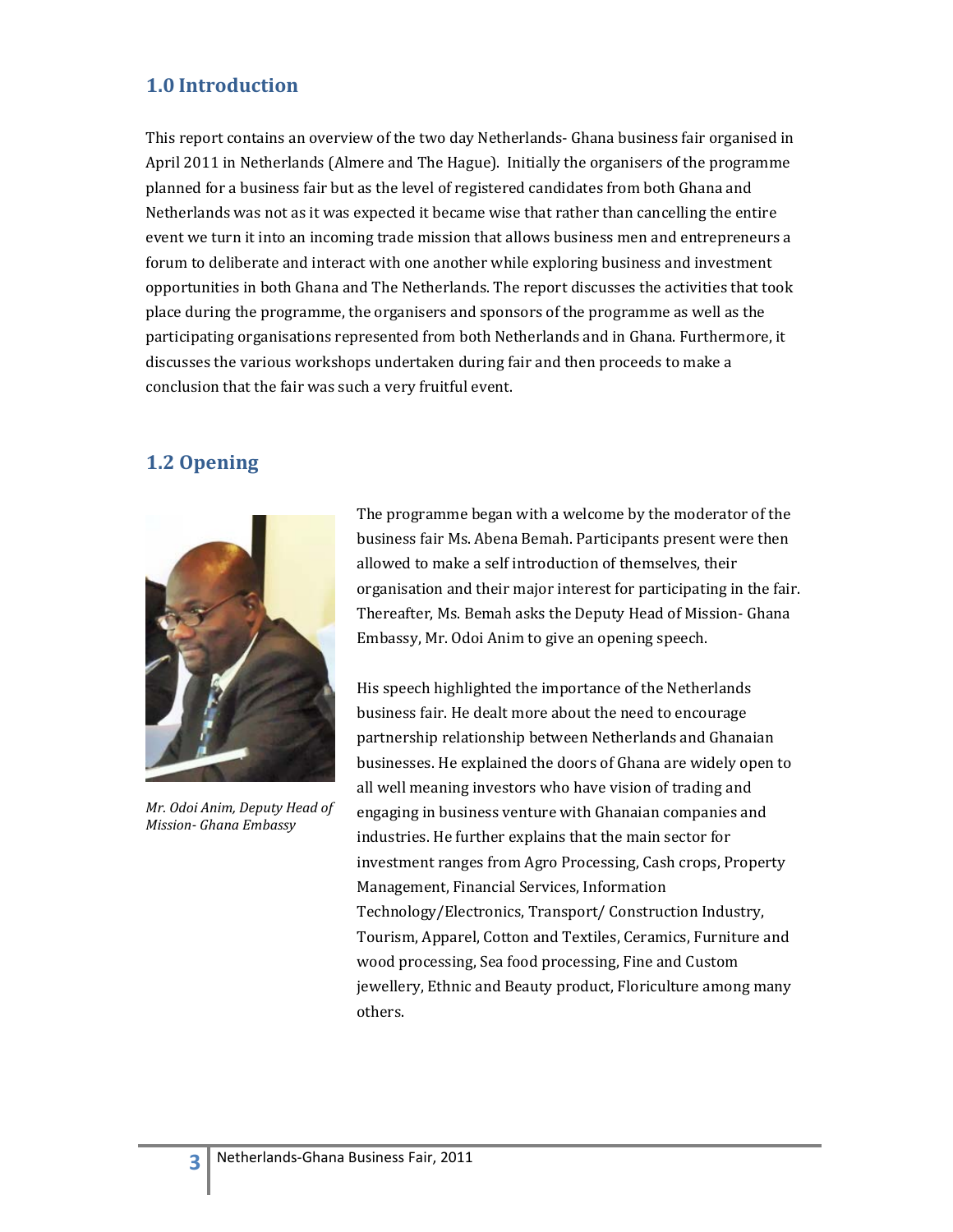#### 1.3 Objective

The objective for organising the Netherlands– Ghana Business fair is to contribute to socio– economic growth of Ghana and Netherlands. The business fair seeks to recognise existing opportunities and challenges faced by business entrepreneurs in both Netherlands and Ghana. It promotes partnership and stimulates an entrepreneurial spirit between Ghanaian-Dutch Businesses. 

#### **1.4 Organisers and Sponsors**

The main organisers and sponsors of the Netherlands Ghana business fair are:

- AfroEuro Foundation
- Ghana Embassy, The Hague
- Association of Ghana Industries
- Ghana Investment Promotions Councils
- NL EvD International
- ‐ IntEnt
- ‐ OS‐ House

#### **1.5 Supporters**

Other organisations which supported the event in diverse ways and contributed to its success included: 

- Ghana Netherlands Chamber of Commerce and Culture (Ghanecc)
- Ghana Today
- The African Bulletin
- ‐ Samen Werk
- The Royal Embassy of Netherlands, Ghana
- Association of Road Contractors, Ghana
- ‐ Business Ghana
- ‐ Ghana Web

#### **1.6 Participating Organisations**

- 1. PUM Netherlands
- 2. Kisidi Consultancy
- 3. Teampro
- 4. Expat Solutions Ghana
- 5. Geo‐Tech Systems Ltd
- 6. Tan (Brand Communications Consultants)
- 7. BMD Network
- 8. Worldwide Food Export
- 9. Eerlijke Kansen
- 10. Baba Alim & Company Limited
- 11. Proko Ghana Limited
- 12. King Kass Ventures
- 13. Global Multi Media
- 14. Samora Meats Trading Ltd., Akosombo
- 15. Royal Dutch Glory
- 16. Ghana Webshopping
- 17. D.K. Blom Holding
- 18. GB4All.com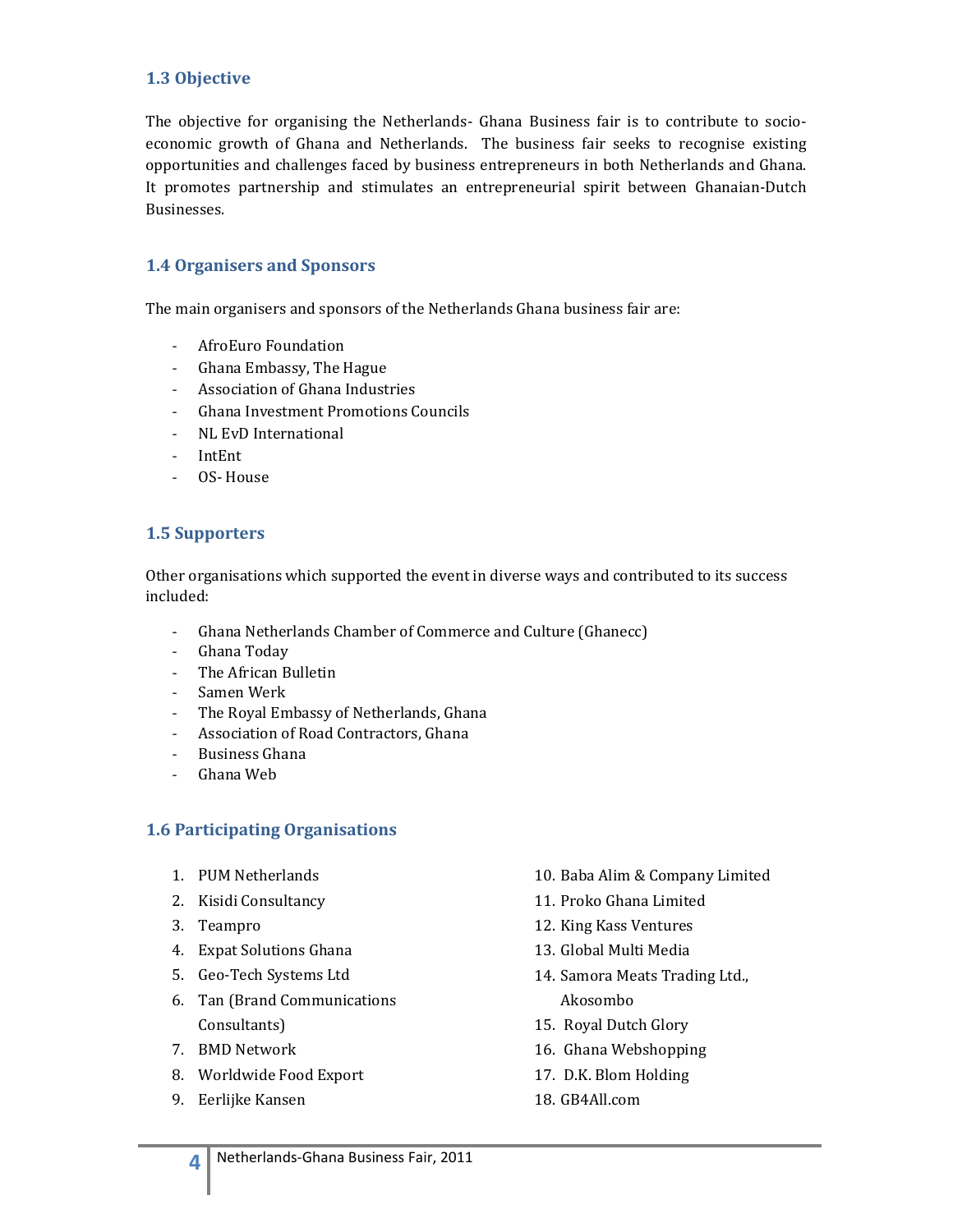#### **2.0 Profile of participating Companies / Projects**

#### **2.1 Proko Ghana Limited**

#### *Sector: Civil Engineering and Building Construction*



*Mr. Prosper Ledi, Managing Director, Proko Gh. Ltd*. 

Proko Ghana Limited is a Ghanaian multi-disciplinary construction firm that provides high quality construction works at the most affordable cost for all its clients. It has a strong team of experienced and component quantity surveyors, architects, and engineers with over 400 well trained labour force. Proko Ghana Limited has over twenty three years of experience. It has a vision to expand throughout Ghana and the beyond and it aims to compete globally with international contractors towards African infrastructural development. Their basic aim for participating in the business fair is to acquire modern knowledge, gain international exposure and meet business investors within Netherlands and beyond.

#### **2.2 Open Source House (OS‐House Ghana)**

#### *Sector: Real Estate Development*



*Mr. Samuel Biitir, Managing Director OS House Ghana*

The vision of open source house is to improve the overall quality of life in the urban areas and create a positive ecological footprint by providing affordable, modular and sustainable housing concepts in Ghana. It also facilitates access to housing credit for both end users and developers. The business model of OS House Ghana is in the intermediary which facilitates access to affordable and sustainable housing for people in transition from lower income to lower media income class. Emphasis is placed on being able to provide affordable housing through the mobilisation of client groups and communities; promotion of local building materials, matching financial institutions to long term mortgage funding; land documentation assistance; provision of user centred building designers and drawings.

The intention of OS House is to introduce affordable mortgage products to markets, start a pilot with 100 houses and scale up throughout Ghana. OS house is looking for business investors, long term funding for mortgage institutions and expert partners that supports on technical development.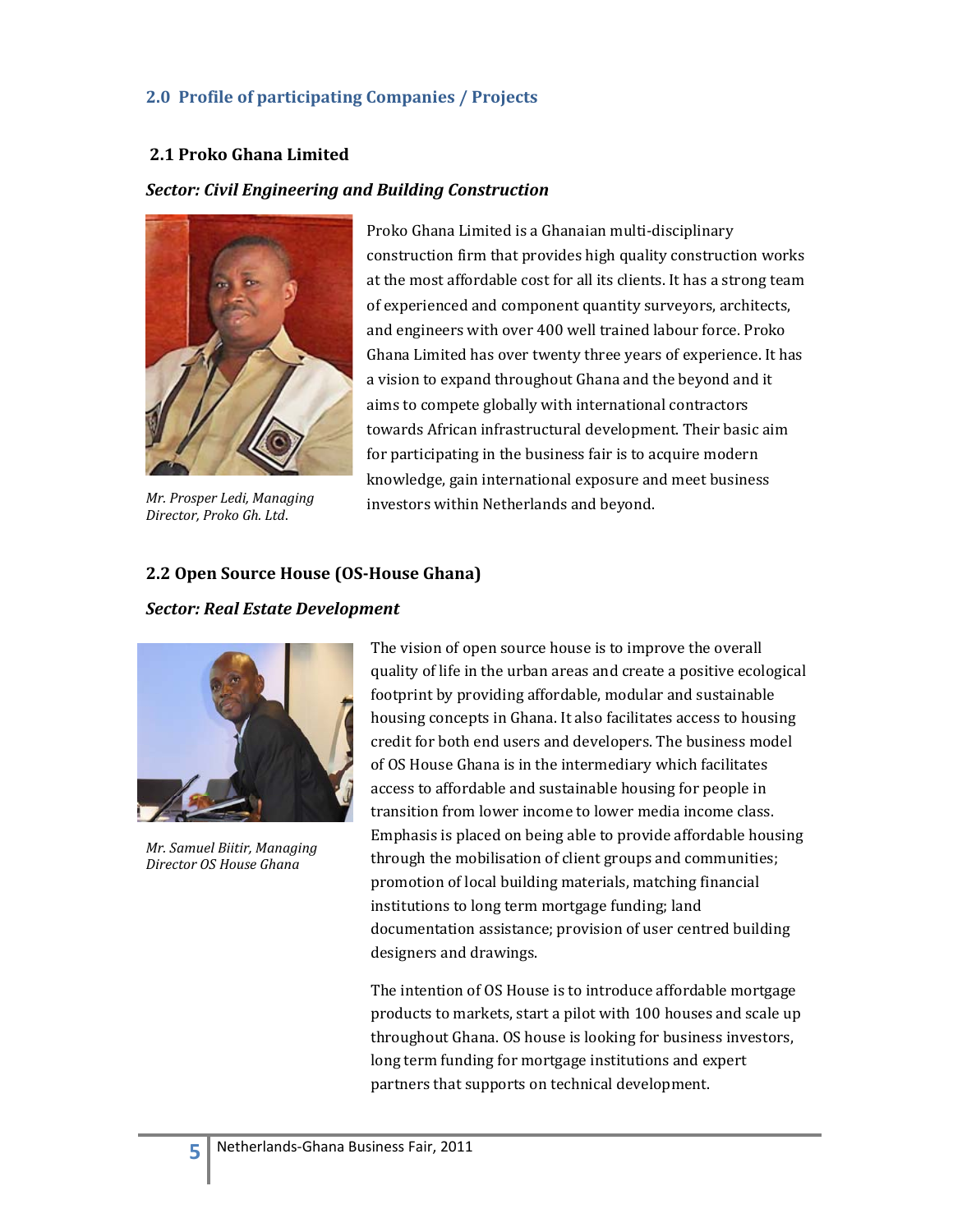#### **2.3 Baba Alim & Company Limited**

#### *Sector: Construction and Haulage*



*Alhaji Baba Alim, Managing Director, Baba Alim & Co. Ltd.*

Baba Alim & Company Limited is a leading construction industry based in Northern Ghana. The company deals in road construction, building construction and other businesses. The company has a vision of expanding its coverage and services throughout Ghana and it aims to become a leader in the constructions industry within Ghana. The basic objective for participating in the business fair was to meet business investors and partners and also learn about the most advanced form of industrial technology available in the construction industry. It also seeks to explore business avenues and opportunities for investment within the Ghana and Netherlands.

#### **2.4 Ghana Web shopping**

#### *Sector: Information technology/ Trade*



*Mr. Dirk Bloom, Dirctor, Ghana Web Shopping*

This company has its warehouse based in Accra Ghana. Their basic objective is to encourage customers to have easy access to products of goods and services through shopping on the internet. Ghana Web Shopping is the leading online retailer operating the online Ghana web retail in Ghana. They have high desire to meet customers' satisfaction by providing them security for their purchased products. Its aim is to offer easy and convenient service to clients and offer multiple languages and currencies allowing customers to feel confident in their shopping experience in Ghana.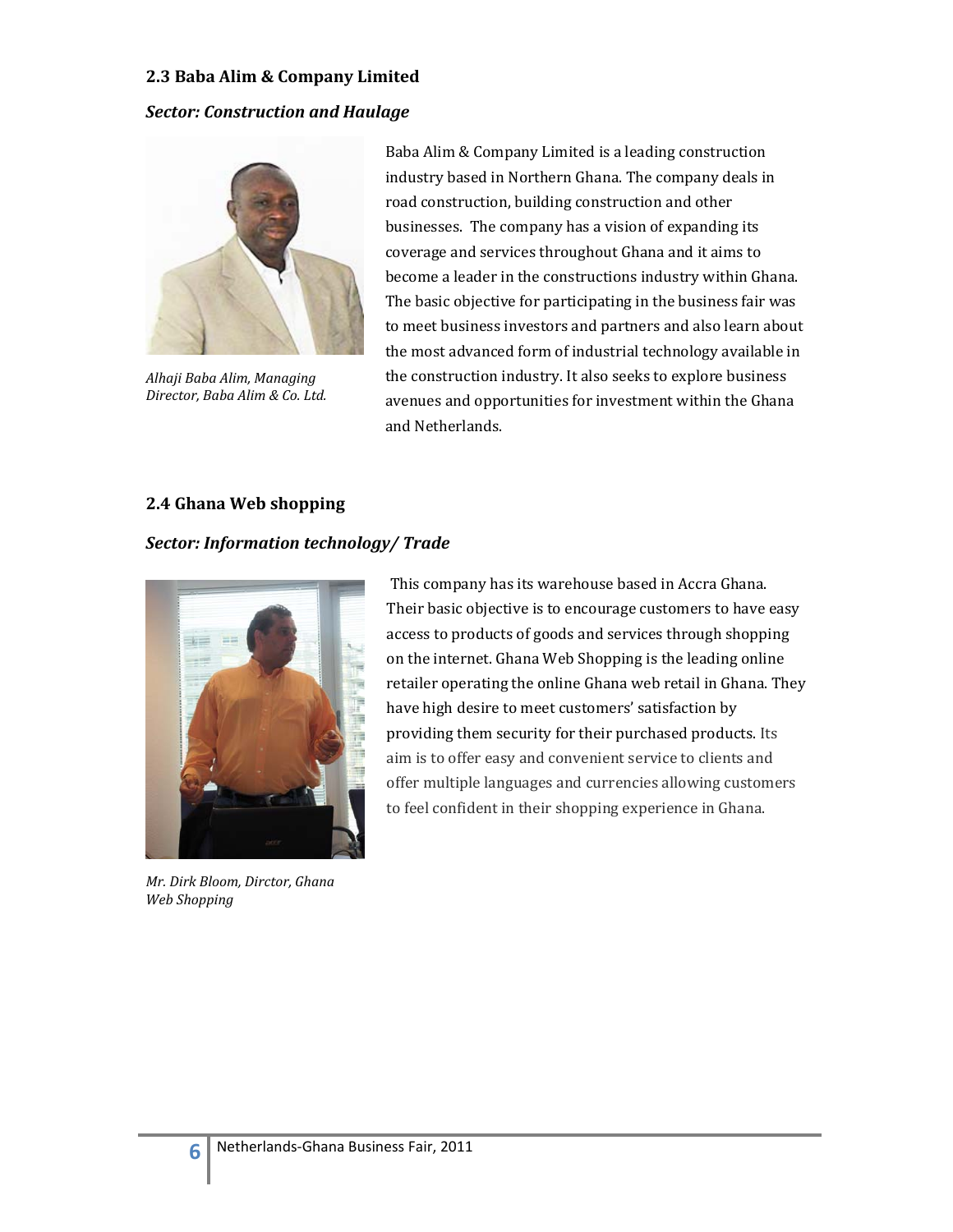# **2.4 King Kass Ventures (Ghana)** *Sector: Civil Engineering and Construction*



King Kass ventures is a civil engineering company. They deal in road construction and borehole drilling. Their vision is to become a leading construction industry by 2020 and offer quality service at an affordable price. Their expectation for participating in the fair is to transact and purchase construction equipment, develop business partnership and explore new technologies in the construction industry.

*Alhaji Alhassan Issahaku, Chief Executive Officer, KingKass Ventures*

# **2.5 Samora Meat and Trading Business (Ghana‐ Akosombo)**



*Mr. Amilcar van der Horst, Director, Samora Meat and Trading*

Samora Meat and Trading offers a wide range of fresh meat products accompanied by a wide assortment of vegetables, fruits and baked products. The main target area at the moment is business to business. Lodging establishments and large firms are our prime focus. They offer raw materials domestically and locally which includes meat products, such as sausage, cuts of meat, steaks, fillets, ham and bacon. They also accompany this with a wide assortment of vegetables, fruits and baked goods. They source locally leads to raise the living standard of living through the trickle down effects employments and increased. Customized attention is given to each customer to provide their specific needs. Each product has is treated to preserve maximum freshness and ensure international standards like HACCAP, Fair trade and BRC.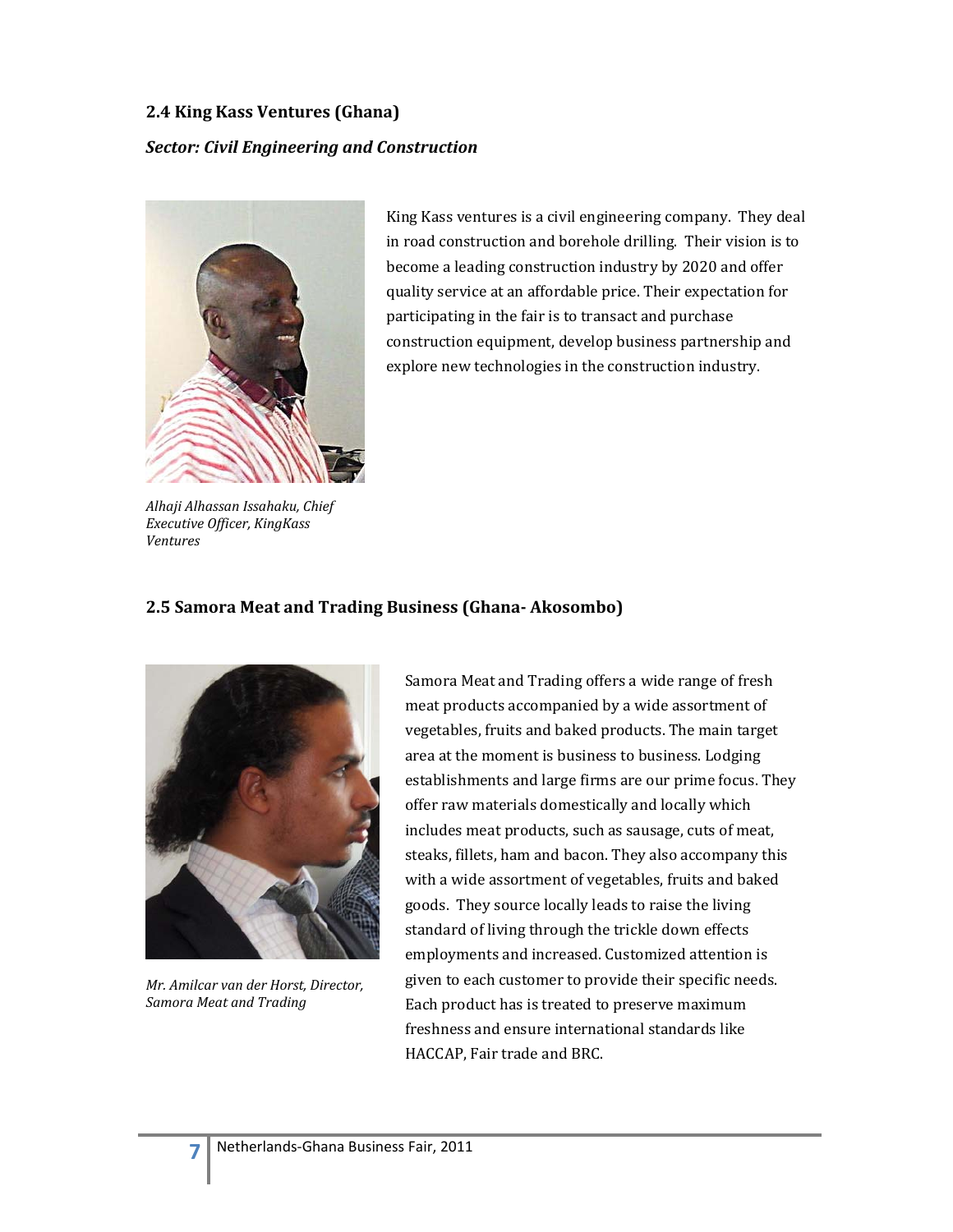#### **2.6 Geo‐ Tech System Limited (Ghana)**

#### *Sector: Land Mapping and Surveying*



*Mr. Emmanuel Kwame Awunyo, Managing Director*

Geo-Tech Systems Limited is a leading company with experienced personnel's. They work with sophisticated equipments and cutting edge technologies throughout the entire phase of their projects. Geo-tech serves its customers with a wide range of multiplicity goods ranging from general office equipments surveying equipment and geological accessories in an unparallel fashion. They also provide other allied services such as institutional training, capacity building in Geo information and land management. The full Survey & Mapping was established since 1998, as a means of improving customer services in Geo-Tech's engineering field and provide consortium of services to clients in the sub-region of West Africa. This was to extend the services from survey equipment supply to full time surveying services. Geo-Tech continues to undertake projects in the field of Topographical Surveying, Roads and Highways Surveys, Earthwork Surveys, GPS and Underwater Pipeline Surveying, Geo-Technical, Transmission line Surveys and Design, Mining Surveying, Cadastral Surveying, General and Engineering Surveying and Ground Control Surveys for photogrammetric mapping. Our activities also extend across the West Coast.

#### **2.7 Global Multi‐Business Company Limited (Ghana)**

#### *Sector: Information Technology and Tourism*



The vision of global multi- media is to expand to all district capitals within Ghana within the next years. They deal in sale and repair of computers as well as travel and tourism. Their vision for participating in the business fair to get business partners and investors in the IT sector and to undertake travel and tour services for Netherlands Business men visiting Ghana.

*Mr. George Owusu, C.E.O. Global Multi Business Co. Ltd.*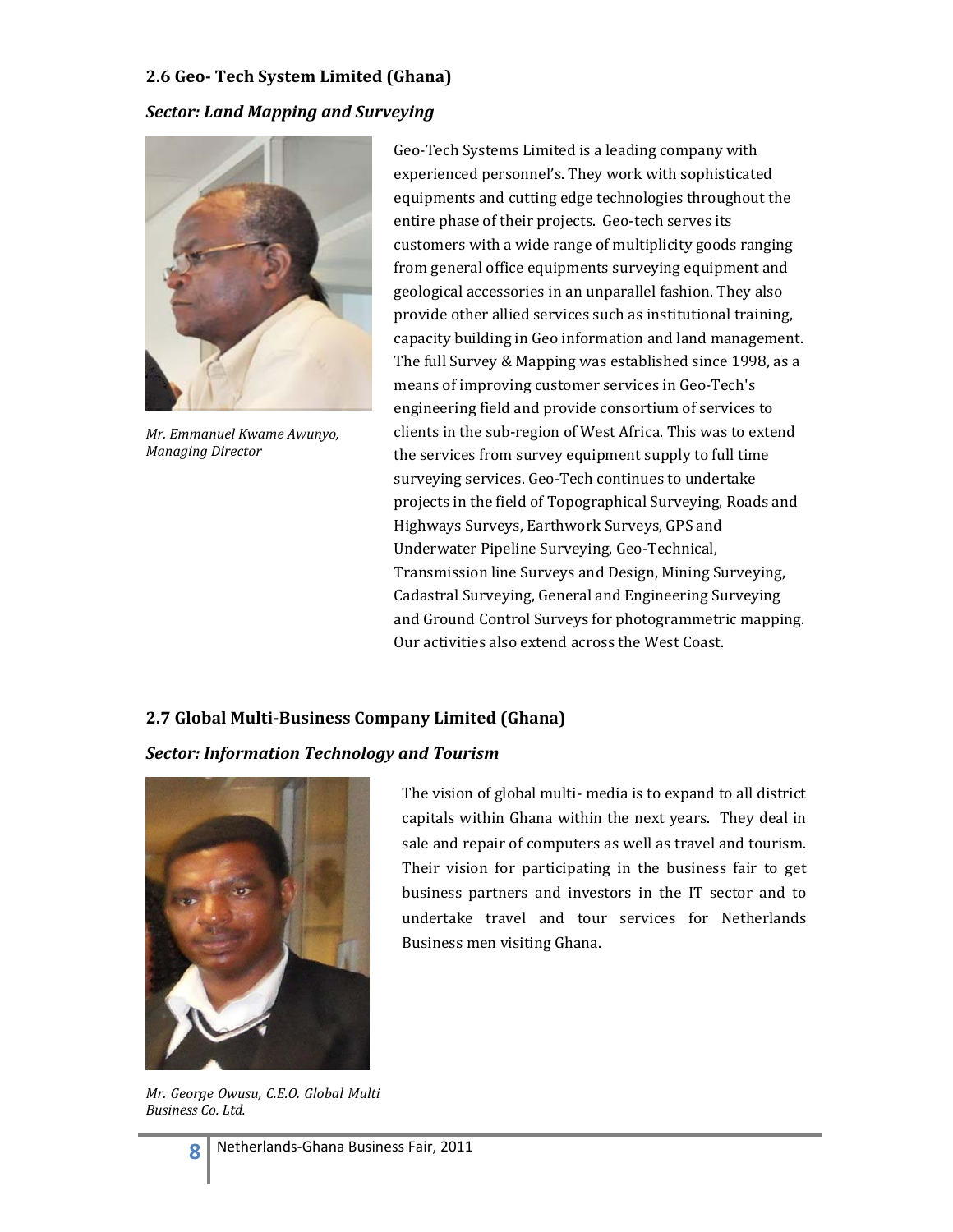#### **2.8 Expat Solutions Ghana (ESG)**

#### *Sector: Real Estate Development*

Expat solution Ghana is a multi- facet Ghanaian Dutch Business established in the Ghana. It provides estate housing to Ghanaians and expats. They also provide services on travelling and tourism. 

#### **2.9 Eerlijke Kansen**

#### **Sector: Bamboo Bicycles produced locally in Ghana and sold in the Netherlands**



*Mr. Joep van Ginderen, Kansenmakelaar*

Eerlijke Kansen offers the EerlijkeKansen Eco Bike frame made of bamboo. The purpose of using the bamboo is because it is strong compared to steel, and light. Bamboo also makes the frames stiff and eco friendly and useful renewable resource on the planet. During production no CO2 is being produced (like during the production of steel and aluminium) but CO2 is reduced and Oxygen is produced. The advantage of the EerlijkeKansen power tools are that it does not corrode like steel and aluminium and the frames can be almost without electrical power tools.

#### **2.10 Worldwide Food Export (Netherlands)**

#### *Sector: Import and Export Company*



*Mr. Marcel Rentrop, Commercial Director, Worldwide food export*

Worldwide food export is an external export services company in the food and beverages market. It provides affordable quality products and aim to connect markets, suppliers and clients worldwide. It provides a long lasting sustainable business relations and a modern working way of working in a changing world. It offers standardisation of specifications and requirements and provides faster exchange and better access to information. It provides more communication methods and ensures a reduction of sea transport cost and its complexities. The company is strategically operational in different continents and countries such as the United State of America, Europe, China, Africa, Brazil and India.

In the case of Ghana, the main products of interest are canned sardines, wine, energy drink, oatflakes, pasta, non-alcoholic sparkling drinks, canned juices (oranges and pineapple), biscuits, yogurts, UHT Milk and many more.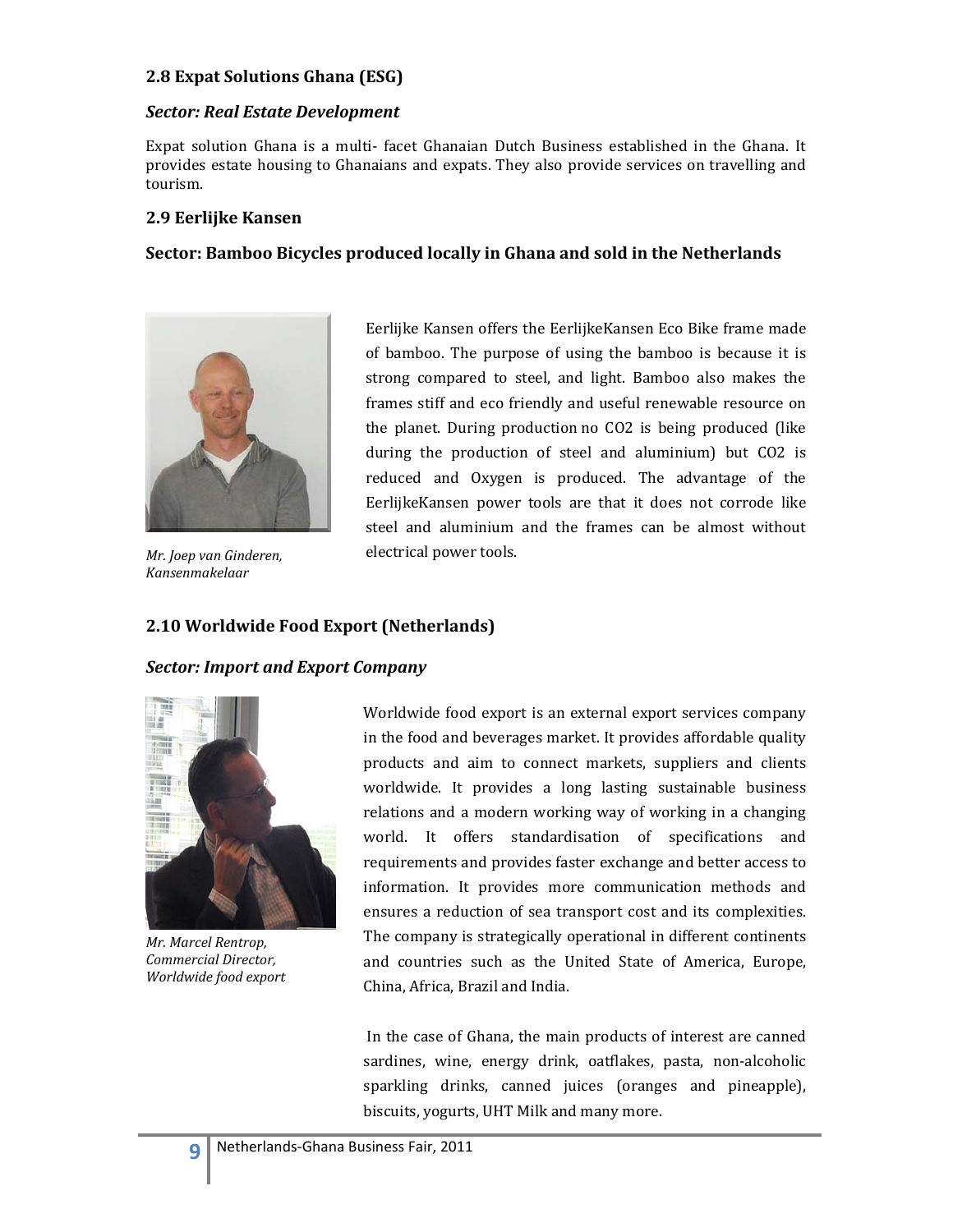#### **2.11 Royal Dutch Glory (Ghana)** *Sector: Construction Management*

The Royal Dutch Glory Company Limited is a Ghanaian based company owned by a Dutch. The company is a nationwide Ghanaian construction firm that aims to create jobs for the people of Ghana. Their basic objective is to support in the economic growth of Ghana through the provision of better living standard for the less privilege people and to help the government to put up with an affordable housing unit that suits the needs of the ordinary Ghanaian citizens, civil servants and teachers within Ghana.

#### **2.12 BMD Network (Netherlands)**

#### *Sector: Consultancy*

BMD Network is a consultancy firm that adds value to interactions between individuals and organizations. Professional and personal development in individuals, teams and organizations are our inspiration. The organisation put services such as consulting, coaching and training in the broad field of organizational development, Human Resource Management and Welfare (WMO). It offers training on office organisation, policy development, coaching and interim management. 

#### **2.13 Kasidi Consulting (Netherlands)**

#### *Sector: Consultancy*



This is a consultancy firm directly in charge of Matchmaking, project Development and Implementation. The consultancy also develop Business Plan and gives Finance advise. It works on subsidies under no cure, no pay plus commitment fee. Meaning that applicants can have their business plans submitted for them but once the business plan financial funds is not approved, it does not need to pay for the consulting. Other area of focus of for Kasidi Consulting is on *Mr. Frans Witterman* capacity building of enterpreneurs.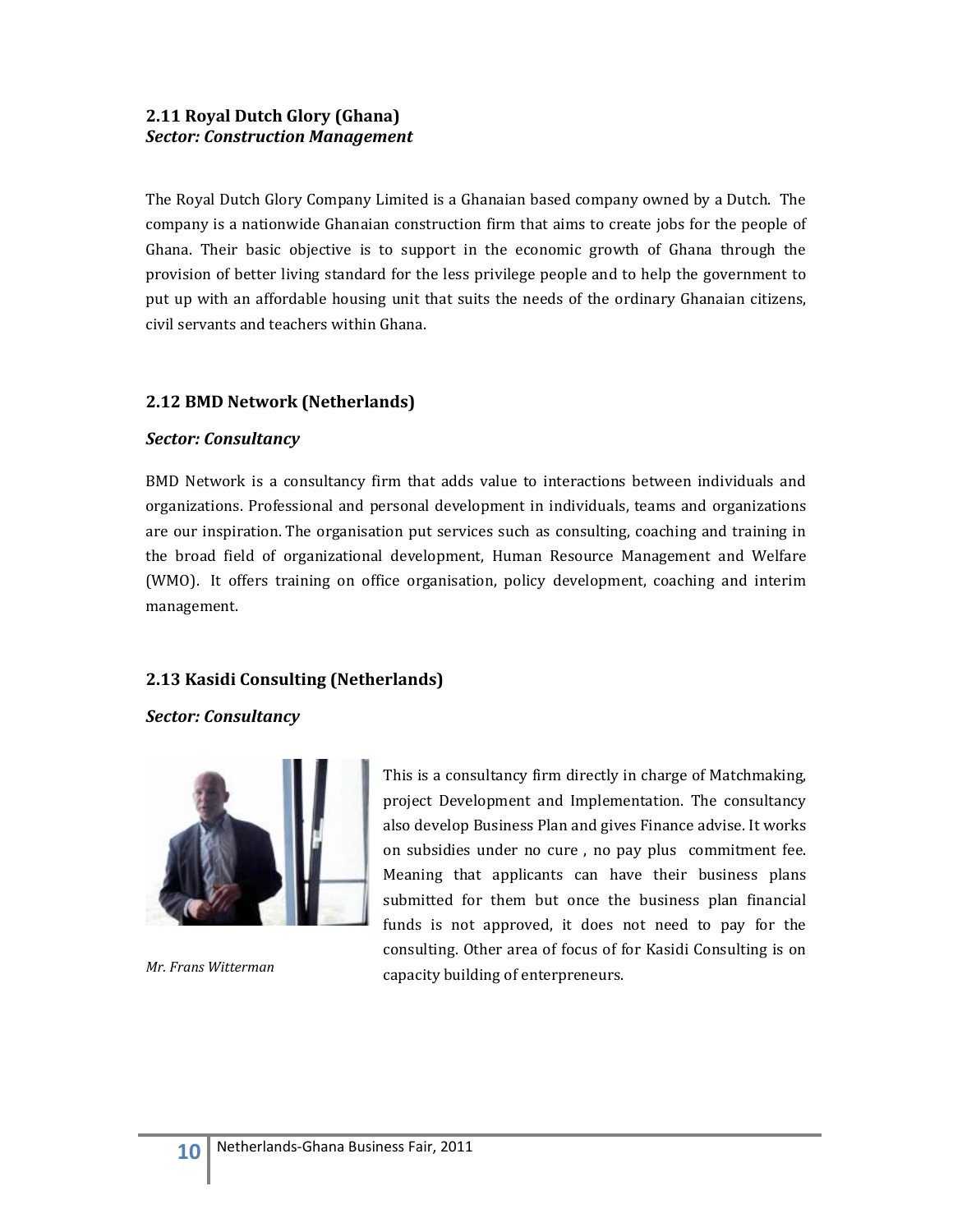# **2.14 GB4All.com / Susar (Based in Nijmegen, The Netherlands)**

# *Sector: Housing and Construction, City Planning & Agriculture*

GB4All.com is a contruction firm which comprises of archtects in charge of housing design and contruction, shops, schools and hospitals. They work within Africa by giving techical building assistance through local labour and doing other major installations such as tanks, foundation and terraces. On the international market, they provide high quality unit and integrated technigues necessary for consturction purposes. The approach to work of GB4All.com is self sufficient, modular and affordable. They offer autarky, free energy and water, and modern comfort. The firm makes very good use of the natural resources by developing solar panels through the use of light energy from the sun. It also collect rain water and saves into their designed tanks and use a filtering system which makes the water drinkable and water useful for shower, washing and cooking. Again, GB4All.com also use natural gases to produce gas/ energy which can be used for cooking. They are experts and have master plan which are sustainable. Other areas of expertise include fisheries, poultry, forestry and agriculture.

# **2.15 National Health Insurance Scheme (Netherlands and Ghana)**

# *Sector: Health Care for Ghanaian migrants abroad and their families in countries of origin*

The National Health Insurance Scheme is an insurance product introduced by the government of Ghana to abolish the existing cash and carry system. The basic goal of the NHIS is to promote basic health care for all Ghanaians. The insurance product comes in two packages, namely:

- a. The National Health Insurance for the Diaspora: This provides Ghanaian migrants an opportunity to take care of themselves and their relatives back home. With this service, the Diaspora Ghanaian community can have access to basic health care whiles in Ghana. Also Ghanaian migrants can support by contributing in the payment of premiums for relatives back home.
- b. The National Health insurance for the disabled persons in Ghana: Disabled persons are the most vulnerable in society because of their impairments. Most disabled persons lack financial means to provide for their basic needs. With this product, Ghanaian migrants and other migrant institutions can contribute to support the vulnerable indigent in Ghana through the provision of basic health care.

The benefit under the NHIS insurance scheme is that it cost only 25 for the whole year and children with registered parents can be registered for free. Moreover the insurance product covers  $95\%$  of diseases that afflict Ghanaians which include malaria, breast cancer, surgical operations, maternal health care, among many others. This project is being implemented in partnership with AfroEuro Foundation, the Bantama Mutual Health Insurance Scheme, Ghana Association of the Deaf and the Ghana Federation of the Disabled.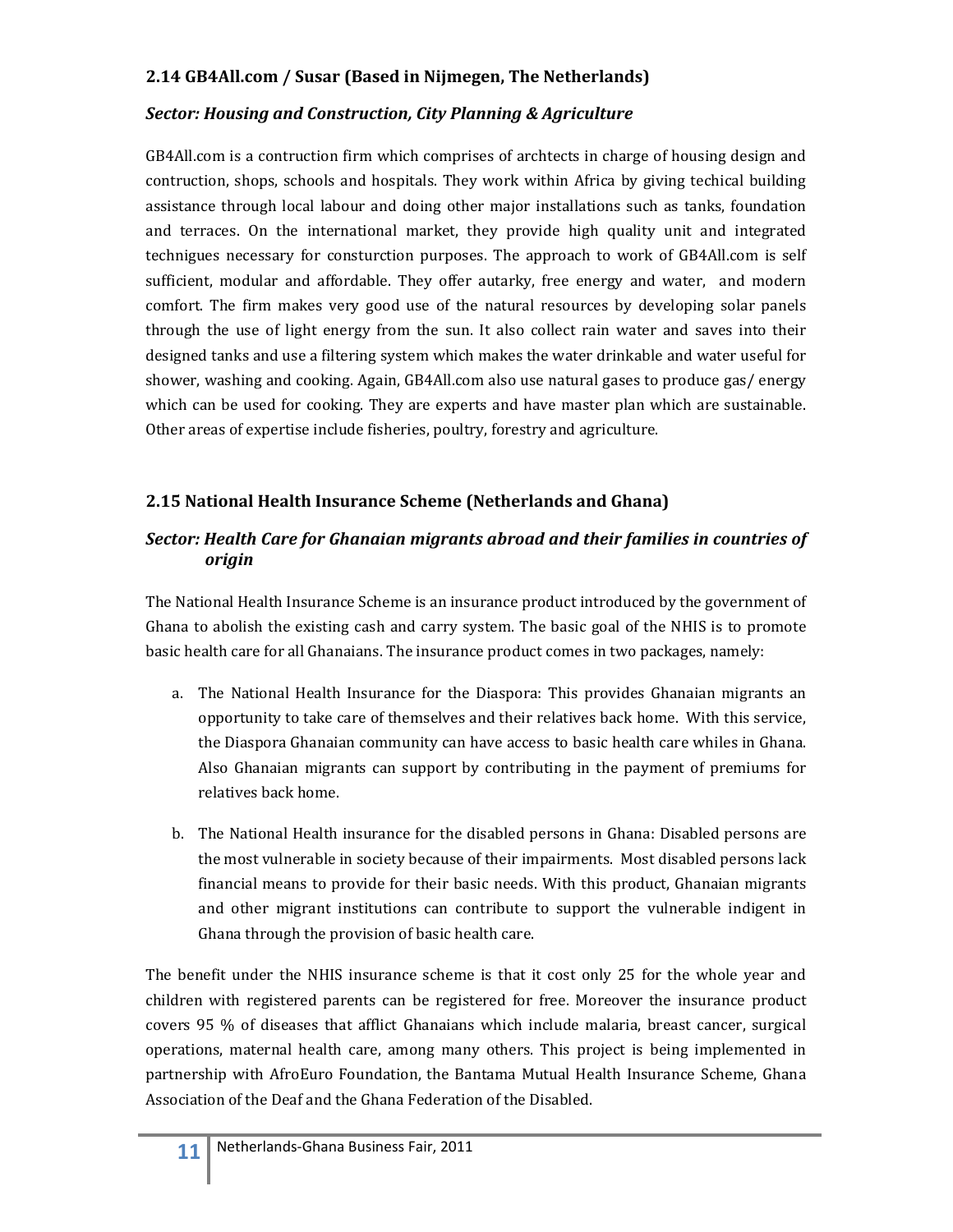# **2.16 Food Security Project (Netherlands and Ghana)**

#### *Sector: Migration and Development*



*Mr. Vincent Gambrah, Managing Director, AfroEuro Foundation*

This project is aimed at ensuring food security through soybean and maize production for the youth and women in the poorest regions within Ghana. The long term objective of the Food security project is to enable women and youth acquire agricultural training and farming inputs. It promotes an idea of self employability as a means of reducing poverty and improving the standard of living of the poorest community. The project is implemented through increasing farmers' access to credit loans and financial literacy training. Farmers' access to credit facility is enhanced through the mobilization of migrants' remittances which is seen as shareholdings in the project.

The food security project creates an integrated value chain in food security by connecting access to financial services, building capacity of agricultural farmers and workers and providing sustainable agricultural food production. The major stakeholders of this project are AfroEuro Foundation, Ghanaian Migrants in Netherlands and Oxfam Novib.

#### **2.17 AfroEuro HiLite Magazine (Netherlands)**

#### *Sector: Communications / Online Magazine*

The AfroEuro HiLite magazine creates a platform for political and economic discussions, insights and debates of issues from an African migrant perspective. It creates an awareness and links cultures through the bridging of gaps and the breaking of misconceptions and stereotypes. The HiLite magazine builds relationships and shares knowledge through instructing, educating, and empowering making the African to feel at home and giving them a voice. It aims to create leaders and pave way for their success. Five good reasons why all should advertise on the AfroEuro HiLite Magazine are:

- It enhances access to the niche of the market, enabling them to speak directly to people from African Diaspora every single minute through advertisements.
- It has a larger target audience, with much emphasis on young professionals and policy makers.
- It gives the Individual / Organisation an opportunity to control their ads through improvising and campaigns strategies.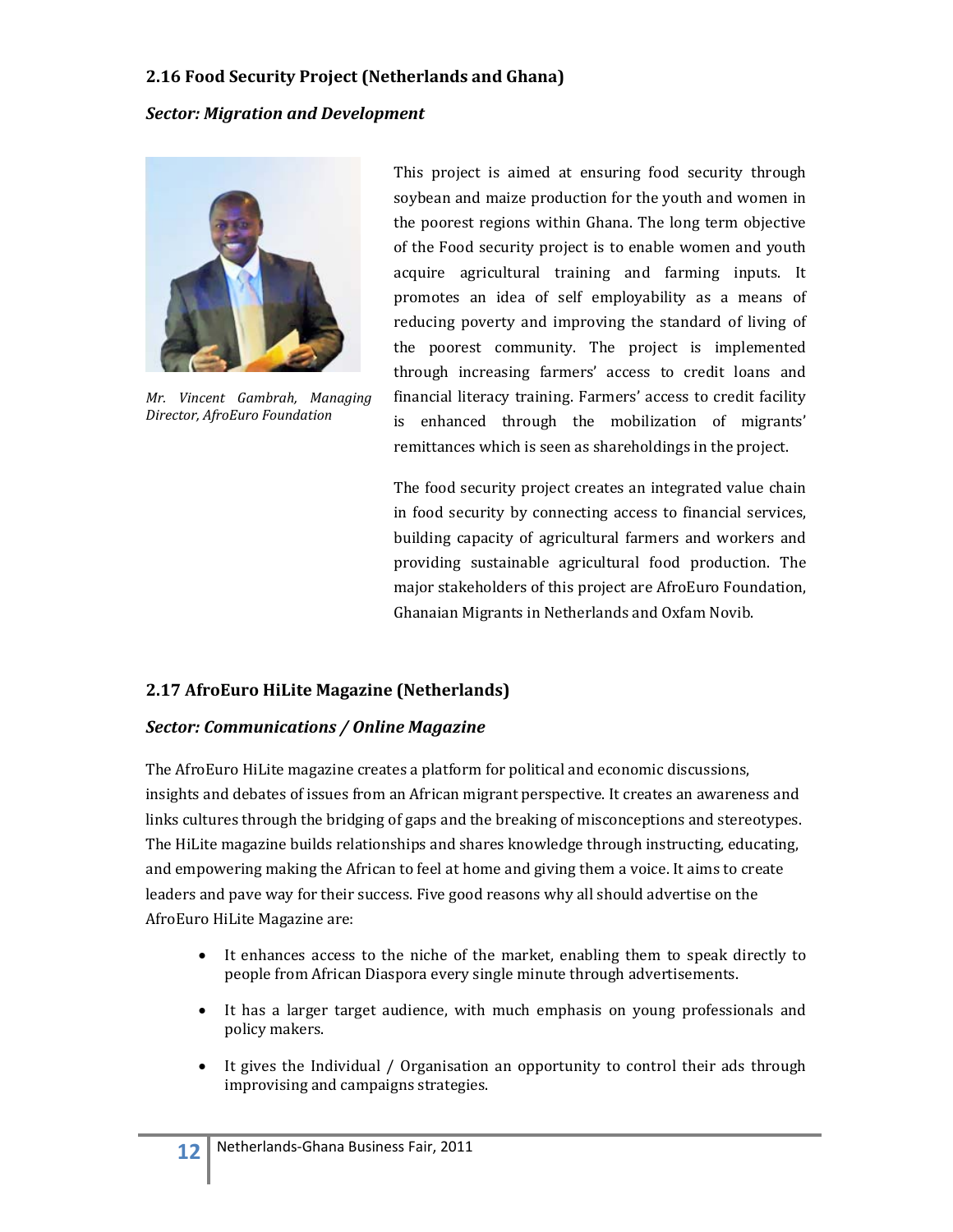- $\bullet$  It is cost effective which means the client gets to pay less by gains more by reaching a larger audience within a shorter time frame.
- The online advertising is much faster than other mediums.
- AfroEuro Foundation is the main stakeholder of the AfroEuro HiLite Magazine.

#### **3.0 Workshops**

#### **3.1 Doing Business in Ghana**



*Presentation by: Drs. Ing Richeal Toklu (Managing Director‐ Teampro)*

Teampro is an International consultancy which advices African companies on doing business with Dutch and European organizations. It assists Dutch and European companies in exploring the African markets, and encourages trade and investments between African and European parties. Teampro also provides crucial information to realize business opportunities and streamline the economic cooperation. Teampro offers organization of trade missions and investment seminars, mediation in Dutch and EU subsidies, funds, and program, match making and partner search, market surveys and research, feasibility studies and business plans, and business Advisory. Teampro works within Africa. As a consultancy it encourages trade relations between African companies and their counterparts in Europe.

Moving on to discuss the general statistics of Ghana, the country has an overall population of 24.791.073 (est. 2011), with a population of  $1.822\%$  (est. 2011). The life expectancy of Ghanaians is and an overall labour force of 10.56 million. The major cities within Ghana are Accra and Kumasi and a GDP per capita of  $$1600$  (est. 2010). The population below poverty line is **28.5 %** (2007). 

After giving out some facts and figures in comparative terms between Ghana, Sub-saharan African and Netherlands, Drs. Toklu then proceeded to discuss some facts and opportunities linked to investment in the Netherlands and Europe. She explains that business within Netherlands have features of intensive technology, high rate of industrial market and knowledge, strict legislation, high rate of competition and low acquaintance with African businesses. She further explains that unlike the Netherlands and other European companies, businesses in the Africa and in Ghana looks for available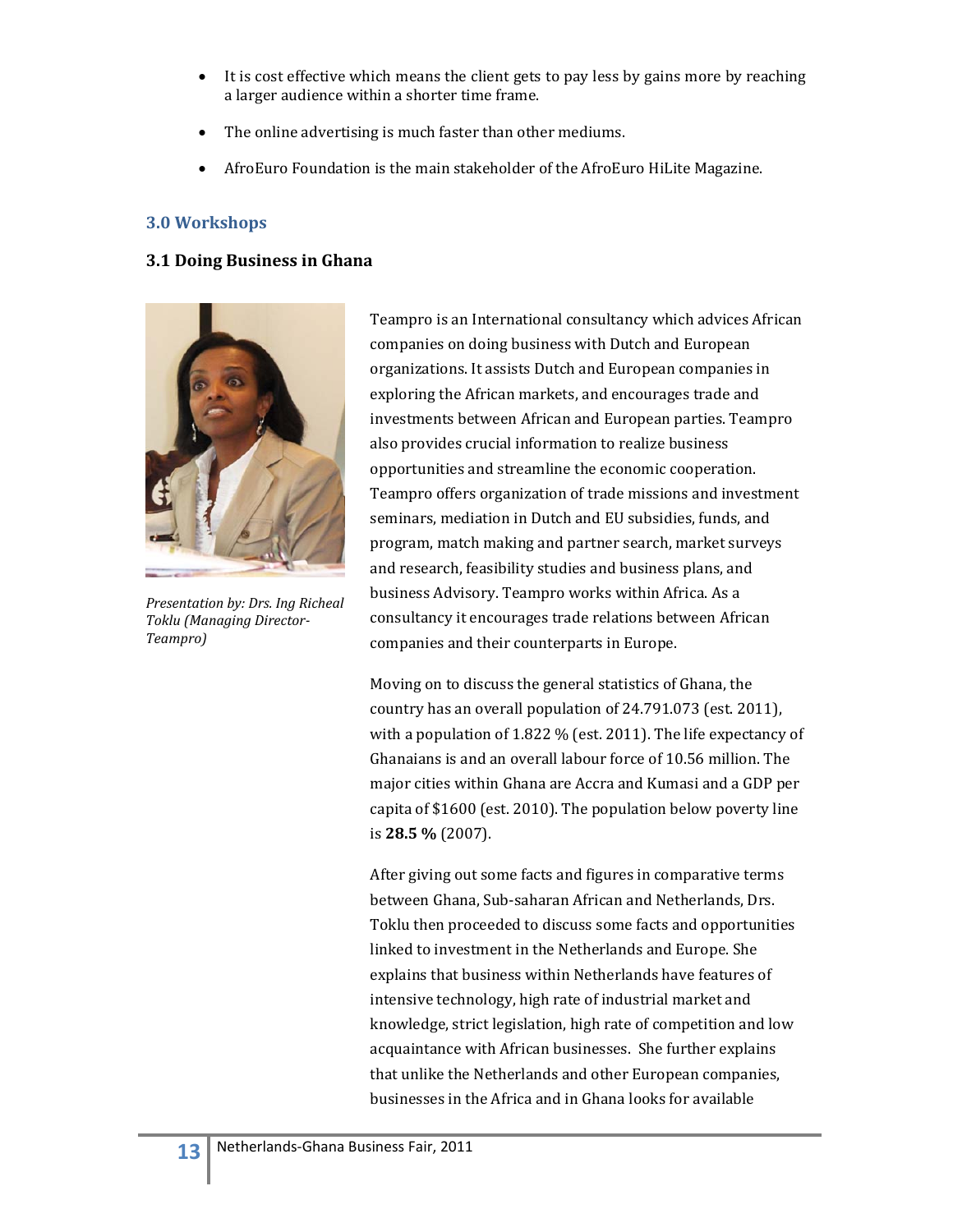investment opportunities but often there is low level of industrial knowledge and may need technical assistance and capacity building. She adds that, due to the unstable political terrain within most African countries, the lack of accountability and transparency often gives African businesses a negative image which explains why they become most unacquainted with European businesses.

Again, Drs Toklu gave some few practical steps to business men and investors who have interest in doing business in Ghana. Some f the tips highlighted include being aware of the cultural differences between Netherlands and Ghana, finding a good partner through recommendation by someone you know and trust, do not base your business model on establishing "special relationships" with power -This is just a logical continuation of the previous tip. If your business is good for the country in which you work then you will succeed. If you wish to do business in Africa, respect the law and the local customs and do not get involved in politics. Of course it may be beneficial to build good relationships with influential people  $-$  as in any country - but the point is you cannot base the success of your business on this. It is also important to gain a thorough grounding in the legal and contractual aspects of doing business in Ghana.

She ends discussion by giving out reasons why investors should put Ghana on their profile list in Africa. She explains that Ghana is one of the most politically stabilized countries in the sub-region of West Africa. The country has advanced Infrastructure, favorable foreign investment laws, friendly business corporate tax, stable macro-economic performance (e.g. GDP, inflation), repatriation of profits (100 %), developed financial and banking industry, competitive workforce (human capital), low business start up cost.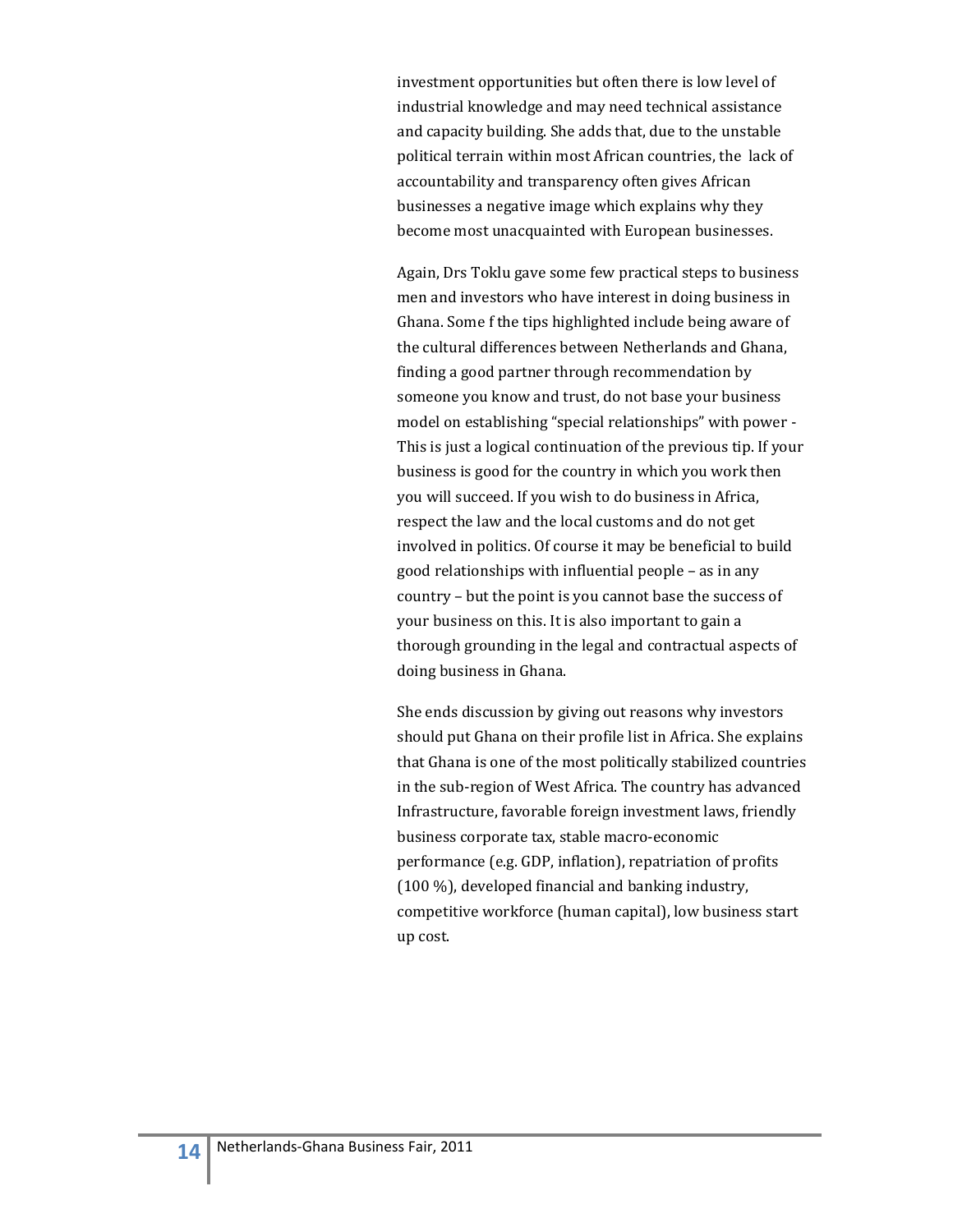#### **3.2 IntEnt Entrepreneurship Development in Ghana**



*Presentation by Richard Yeboah (Msc)*

Mr. Richard Yeboah began his presentation by giving an overall profile of Intent. He explains that IntEnt was founded in1996 with a total of 18 employees. He discussed that since its implementation, 350 companies have been started with about 1.000 jobs created and a total of  $E15$  million has been invested in the project.

Thereafter, he moves on to discuss that InteEnt work through Small and Medium Scale Enterprise Development using the modular approach, its gives support and assistance to (Diaspora) entrepreneurs, and also offers support and assistance after a start up phase. He further discuss that so far the key programme countries for project implementation are Turkey, Ethiopia, Sierra Leone, Morocco, Afghanistan, Surinam, Cape Verde, Ghana

and Curacao. Again Intent is also very active in other countries such as Angola, Burundi, Liberia and Eastern Europe.

In addition, Mr Yeboah explains that the approach to work for IntEnt under European Union is to create awareness and give an entrepreneurial education whiles for those in developing countries Intent creates the awareness, then gives also entrepreneurial education and entrepreneurial guidance**.** 

Lastly Mr Richard Yeboah ends his speech by encouraging the Business fair participants to fill in and submit an application form to the programmes if they are interested in any. He ends his speech with a very wise saying by Andy Warhol which quotes "*They say that time changes things, but you actually have to change them yourself …."*

After his presentation, delegates were given the opportunity to ask questions on any theme under discussion on which they needed further clarification.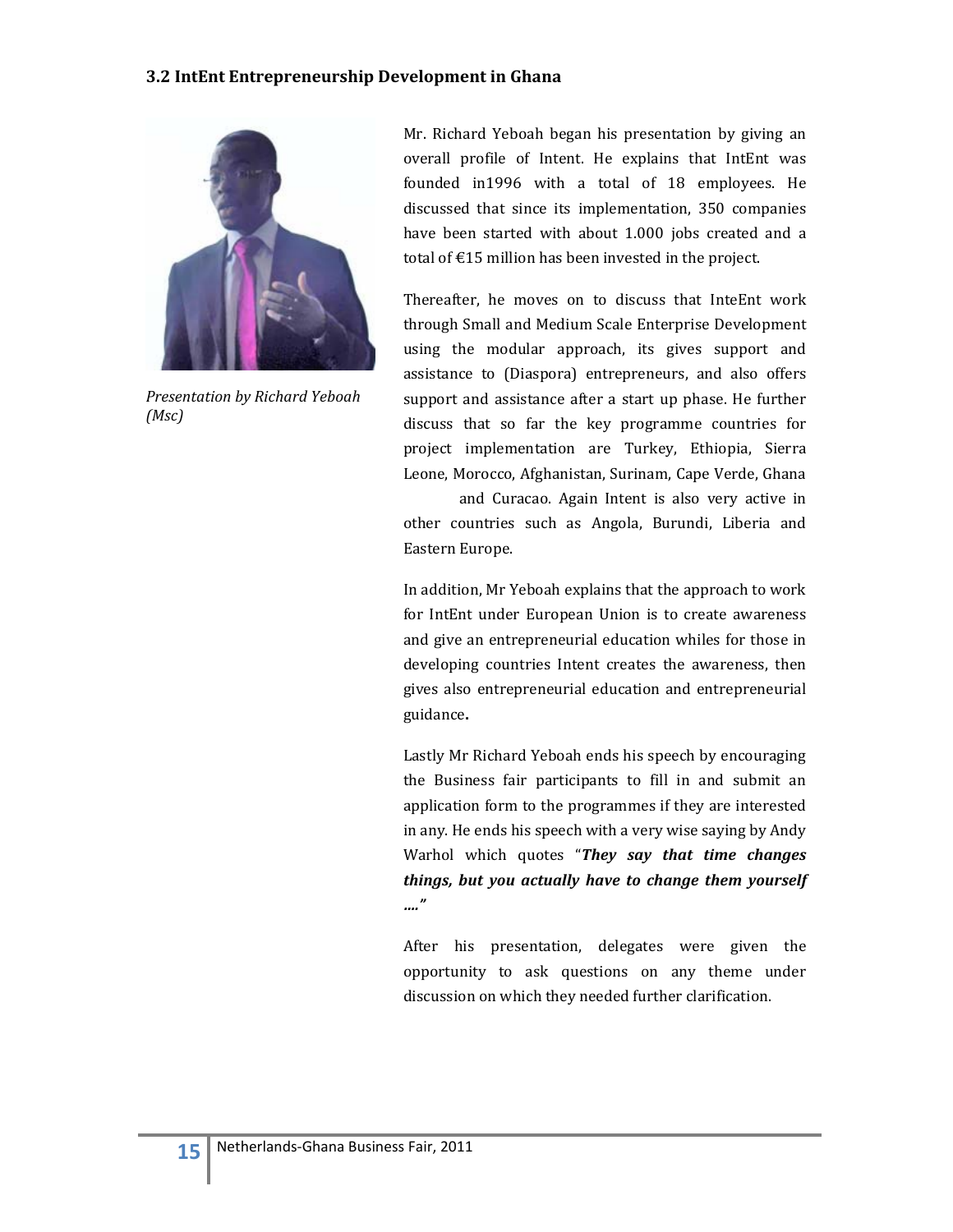#### **3.3 Presentation by PUM Netherlands**



*Presentation Mr. Peter Moen, PUM Netherlands,*

PUM is one of the largest agencies for the deployment of professional volunteers and it plays a major role in the private sector of most developing countries and emerging markets. The organisation was founded by the Dutch government in 1978 and it is an affiliate of the Dutch employers association VNO/NCW.

PUM Netherlands Senior Experts has over thirty years of experience in advising businesses and consults in almost every area imaginable: From logistics to welding techniques, and from the hotel & catering trade to carpentry. PUM has a network comprising some 3,200 volunteers (known as senior experts), which executes over 2,000 projects worldwide on an annual basis. These experts use the extensive knowledge and experience that they have accumulated during the course of their careers to advise entrepreneurs in some seventy nations throughout the world. The main strength of this approach is that the experts offer one-to-one advice.

PUM grants preference to local companies and it believes that ensuring a sustainable development of the private sector is the best way to fight poverty. Its policy is practical and business-like: helping small and medium-sized businesses stand on their own two feet is more effective than theorising and moralising. PUM only provides help in response to specified requests: it works directly and cost-effectively. This method has proved to be extremely successful and has created a great deal of goodwill. The idea behind PUM was quite simple: companies and institutions in developing countries can benefit from western organisational and management skills. The Netherlands has large numbers of (senior) experts who are willing to offer their services and skills free of charge. The idea was, and still is, a success.

PUM offers training and consultancy advice to companies in developing countries and interested companies only need to fill the application form and submit it at its office in Netherlands. Companies that receive approval for consultancy services do not need to pay for air ticket/ travel cost of consultants. They would only need to pay for accommodation for a maximum of three weeks and feeding for the consultants who offers free advice during the period the travel to the host company.

Much more was said about the activities of PUM and most of the participants found the operations of PUM very interesting and useful for business entrepreneurs. There was a prolonged discussion after the presentation on issues of interest to participants.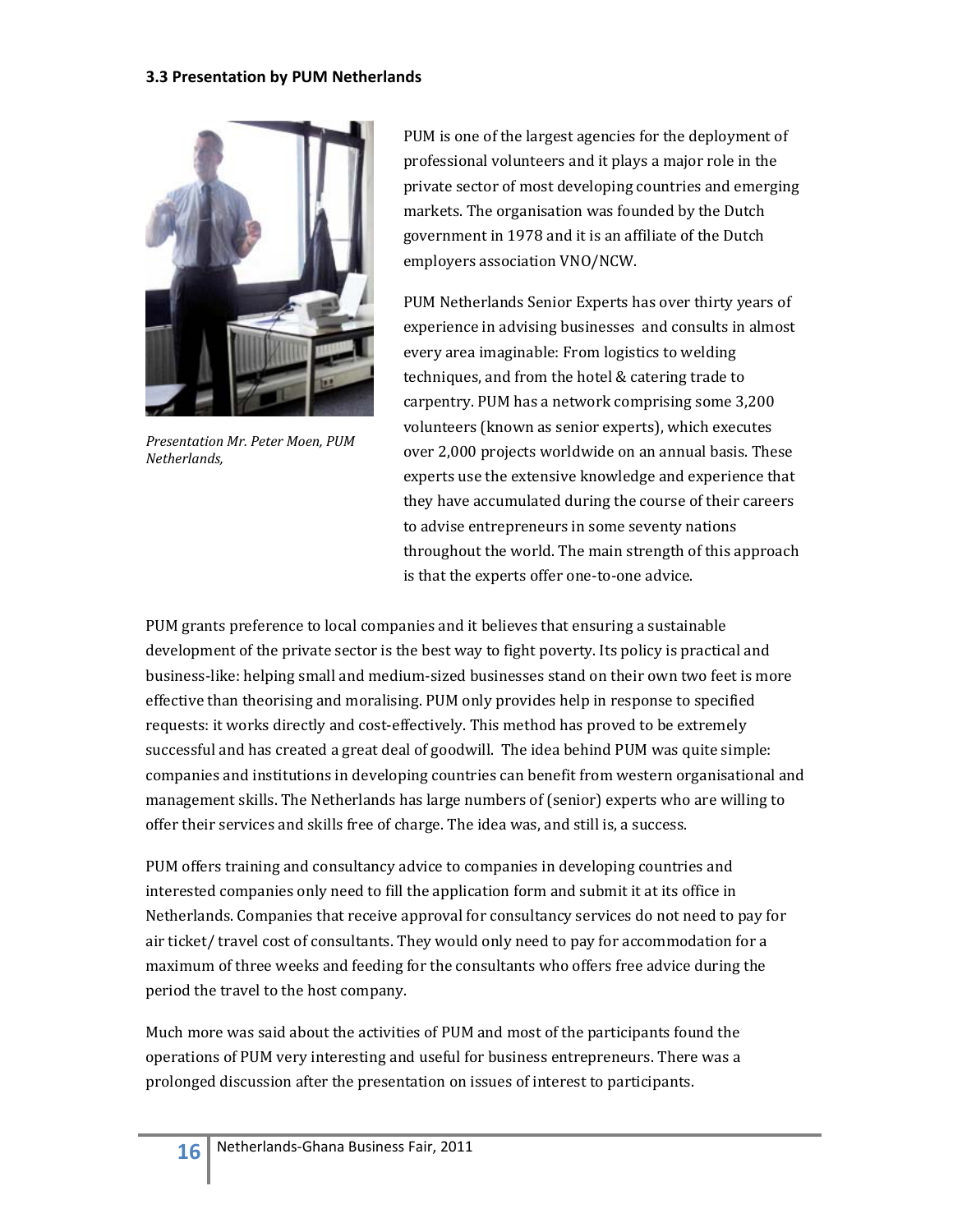

*Presentation by Mr. Frans Witterman (Kasaidi Consulting)*

The **Private Sector Investment programme (PSI)** provides 50% grant funding (subsidies) for investment projects that bring new economic development in 50 targeted countries. The goal of PSI is to promote sustainable economic development, stimulate innovative pilot investments in developing countries and contribute to poverty reduction through the creation of economic activity, employment and better income.

The basic PSI characteristics are investment project with clear commercial potential, executed by a foreign company in cooperation with a local company (in case of Ghana), hardware (machinery in a production process, for example), technical assistance (training, project

management, etc.), innovative for the respective country/region and reduces the risk for the companies that make this investment.

Other requirements under PSI are that companies have a strategic interest in the project and aim at long term cooperation, investments after project period, commercially Viable + significant Positive Impact on local economy in terms of employment, income and knowledge transfer, corporate Social Responsibility (CSR): PSI projects must be trendsetters in the country/sector. 

The estimated budget under PSI ranges between  $\epsilon$  0.3 million and  $\epsilon$  1.5 million. Partners must be able to fund  $50\%$  of the project budget themselves, as well as working capital during project implementation. Budget cannot include the purchase of land, buildings or investments already on going, nor can it include operational (recurrent) expenses. Typically 70-80% is hardware and 20-30% technical assistance.

# **3.5 Challenges entrepreneurs face at work and how to deal with it.**

As part of the workshops, there was an open forum for fair participants to discuss some of the main problems encountered at work and how to deal with it. Some of the concerns discussed include inadequate circulation of information within the workplace, mistrust among employees, lack of delegation among some entrepreneurs, weak labour laws and unqualified personnel hired to do the job. In dealing with the problem, participants suggested the need to delegate within the workforce. It is also important to examine the capabilities of those hired to perform the task, motivate and appreciate staff contributions and performance, doing away with tribalism and practising the Chinese model. It is also important to keep the operational team well informed about the activities of the organisation. This means it may be important to have a periodic meetings and frequent management training to upgrade the skills and knowledge of the workforce.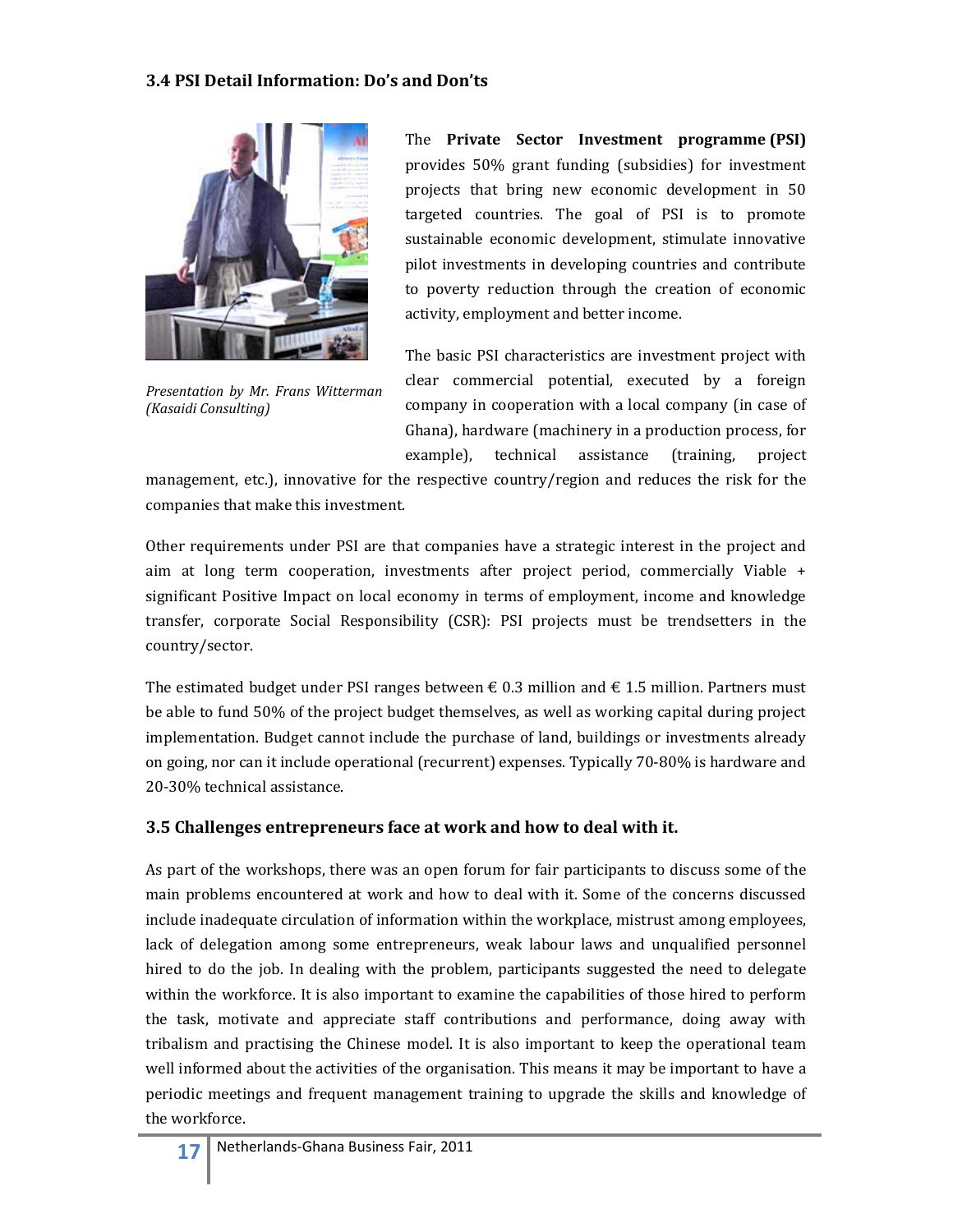# **Some Shared Photos from the Business**

The pictures below are some of the highlights of events during the business fair.

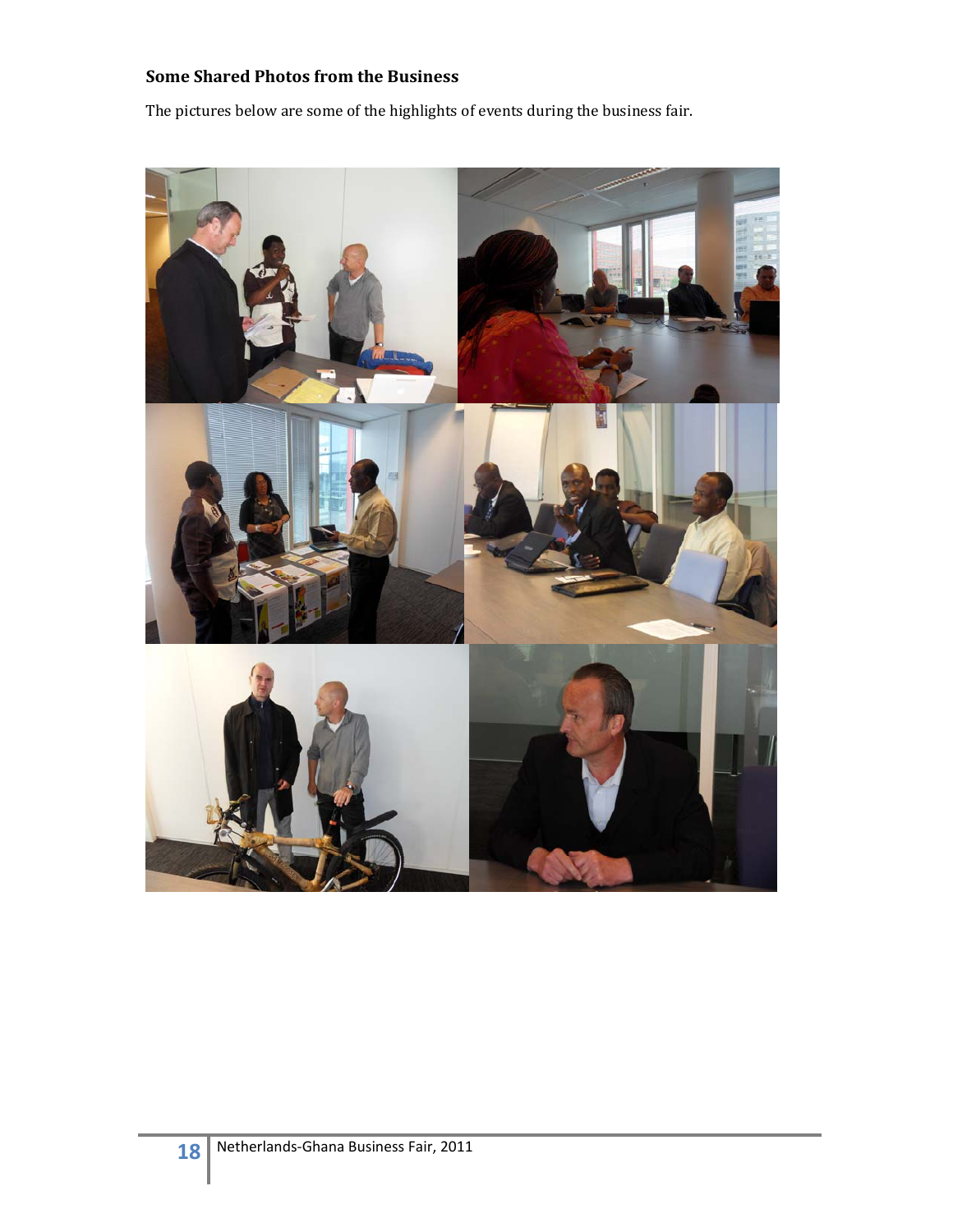

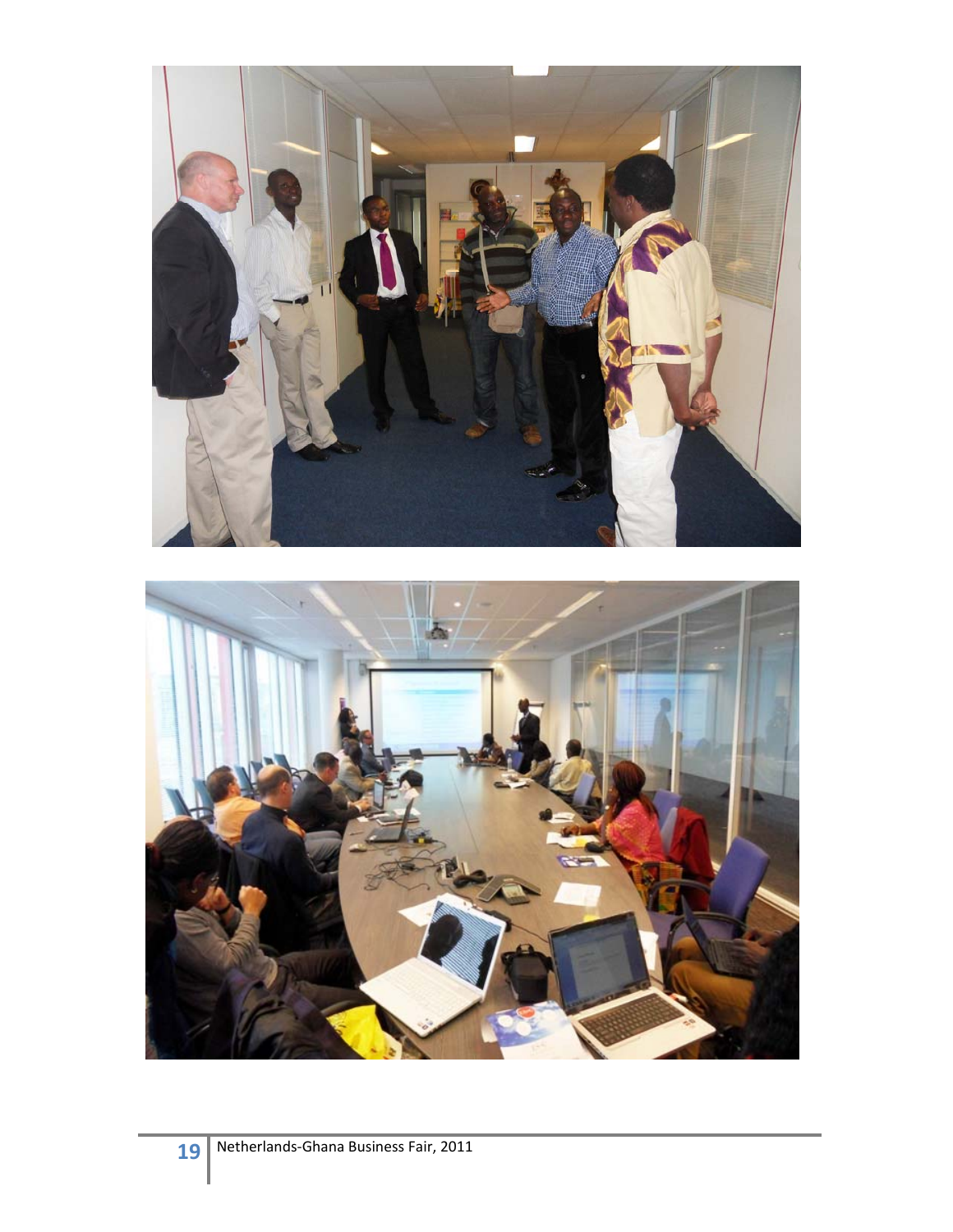#### **4.0 Other Activities**

Within the two days, delegates were served with both Dutch and Ghanaian dishes. They were served with lunch, snacks and refreshment after program. After the two days business fair, delegates from Ghana were sent round to different companies within Utrecht, Rotterdam and The Hague. Delegates often visited any company that opened its door to them and welcome them to explore opportunities available to them. Their interests were to explore the industrial market and examine business opportunities in which they can invest in. They also looked for business investors and partners with which they could collaborate with to make their business grow. Those with background in the construction industry explored how they can get construction equipments to purchase and other possible business ventures within which they can diversify and invest in. It was a wonderful exercise and a great experience as most of the delegate had the opportunity to visit sites and establish important contacts that may be useful to their network.

#### **4.1 Accommodation**

For the delegates that attended the fair from Ghana, some contacted AfroEuro Foundation to book their hotel accommodation for them. A very moderate hotel, named "Nordzee Hotel" was selected. The hotel is located in a very nice neighbourhood within The Hague, Scheveningin, and walking distance from the beach. It has internet facility and provides delegates with breakfast.

#### **5.0 Challenges**

Some of the major challenges encountered in the business fair include:

- Low participation of women entrepreneurs both from Ghana and in Netherlands
- **EXEL** Refusal of visa's to other registered companies in Ghana by the Dutch Embassy led to lower participation rate.
- If Since it was the first time ever such an event was being organised, there was lower response of Dutch companies in participating in the fair.
- $\blacksquare$  Lower rate of partnership than expected in the business fair.